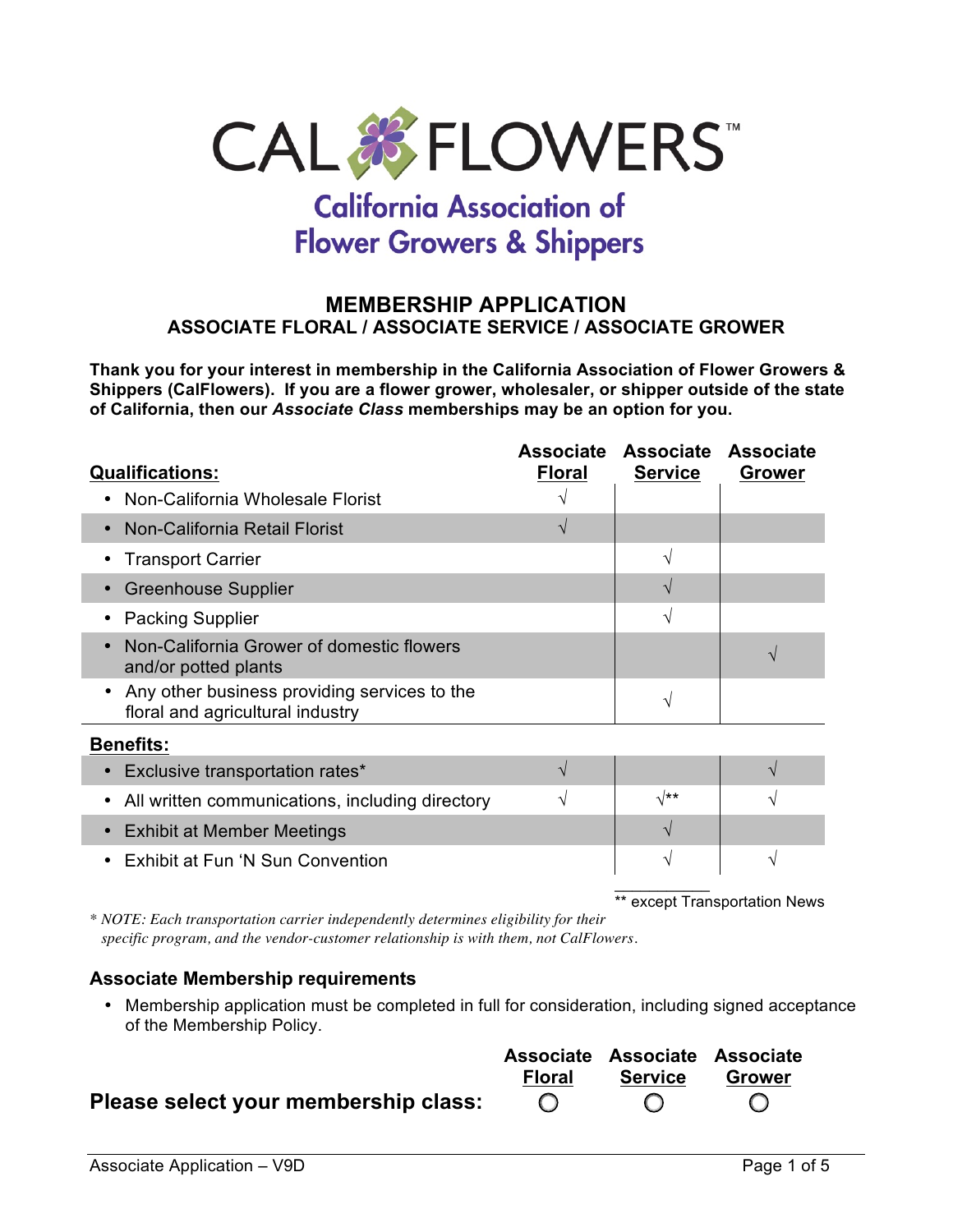# **SECTION A - Applicant Information**

| 2. Form of entity (please •^ ^&cone):                                                                                                                                                                                                                                                 | <b>O</b> Corporation<br>◯ Limited Liability Company |               | $\bigcirc$ Partnership<br>◯ Sole Proprietorship |
|---------------------------------------------------------------------------------------------------------------------------------------------------------------------------------------------------------------------------------------------------------------------------------------|-----------------------------------------------------|---------------|-------------------------------------------------|
| 3. Number of years in business: _____<br>Number of years under present ownership: ______                                                                                                                                                                                              |                                                     |               |                                                 |
| 4. Address of principal place of business:                                                                                                                                                                                                                                            |                                                     |               |                                                 |
| Street:                                                                                                                                                                                                                                                                               |                                                     |               |                                                 |
|                                                                                                                                                                                                                                                                                       |                                                     |               |                                                 |
|                                                                                                                                                                                                                                                                                       |                                                     |               |                                                 |
|                                                                                                                                                                                                                                                                                       |                                                     |               |                                                 |
| 5. Mailing address (if different than above):<br>Street: <u>www.community.com/inductors/inductors/inductors/inductors/inductors/inductors/inductors/inductors/inductors/inductors/inductors/inductors/inductors/inductors/inductors/inductors/inductors/inductors/inductors/induc</u> |                                                     |               |                                                 |
|                                                                                                                                                                                                                                                                                       |                                                     |               |                                                 |
| 6. I authorize Federal Express Corp. to contact me via phone, fax, letter, or email regarding the<br>CalFlowers FedEx program. I also authorize CalFlowers to contact me via phone, fax, letter, or<br>email regarding the CalFlowers FedEx program and other CalFlowers programs.    |                                                     |               |                                                 |
|                                                                                                                                                                                                                                                                                       |                                                     |               |                                                 |
| 7. From time to time, CalFlowers needs to send information to your company's chief officer, be that<br>the President, CEO, or owner. Please provide the name, title, and email address of your<br>company's chief officer:                                                            |                                                     |               |                                                 |
| Name                                                                                                                                                                                                                                                                                  | Title                                               | Email address |                                                 |
| <b>Social Media Information</b>                                                                                                                                                                                                                                                       |                                                     |               |                                                 |
|                                                                                                                                                                                                                                                                                       |                                                     |               |                                                 |
|                                                                                                                                                                                                                                                                                       |                                                     |               |                                                 |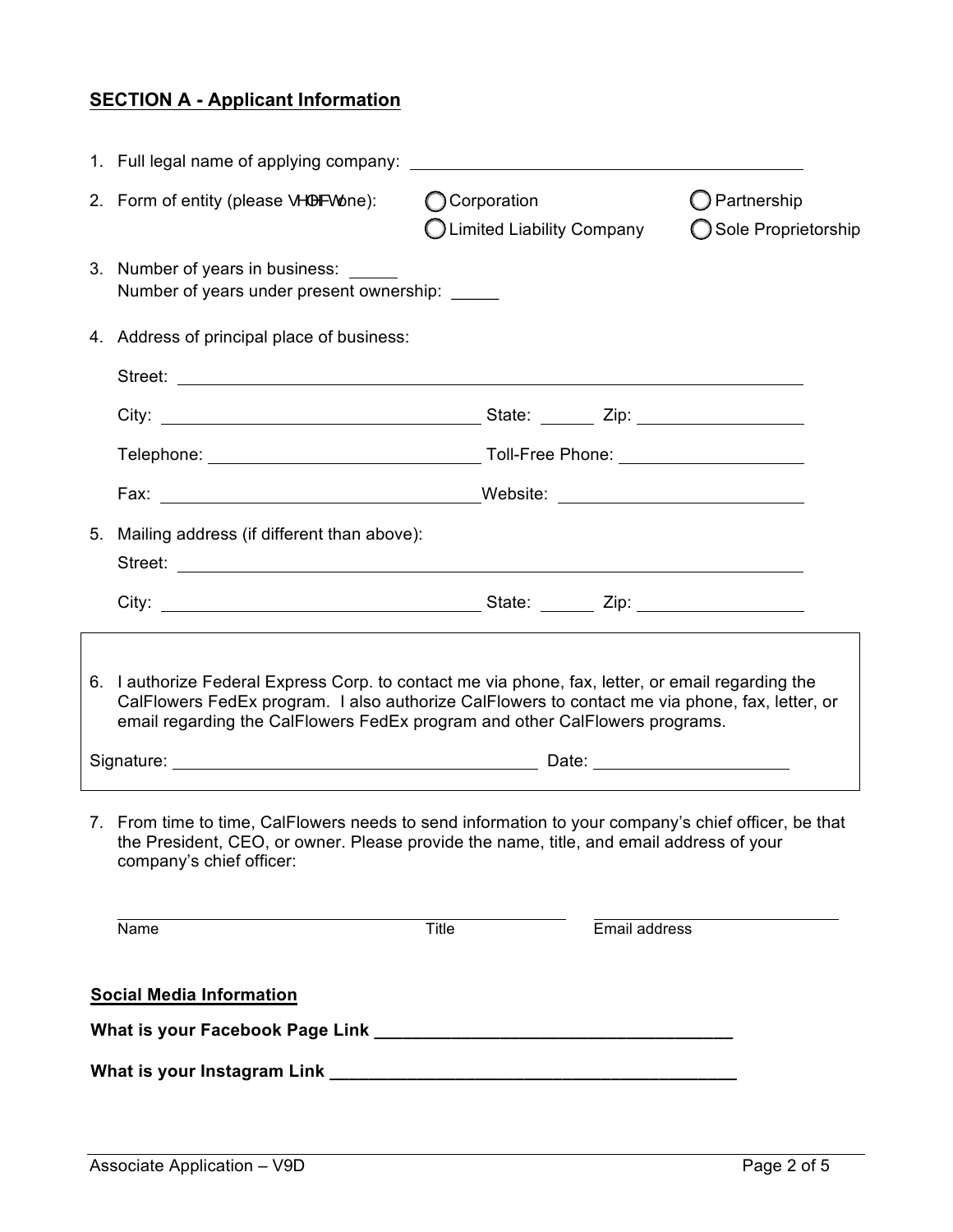#### **Associate Grower Applicants Only – Please also complete Item 8 and supply documents.**

- 8. If you are applying as an Associate Grower (out-of-California) member, please provide copies of the following documents with your application (attach separate page as needed). Applications missing information will be delayed in processing. If you have special circumstances, please explain on a separate page.
	- $\Box$  Your company Business License
	- $\Box$  Your website URL (if any):
	- $\Box$  Originals (not copies) of any marketing collateral, flyers, sales brochures, etc.
	- $\Box$  "American Grown Certification" (if certified)
	- $\Box$  List of Corporate or Individual Membership in other industry-related organizations
- 9. List the names and email addresses of up to five (5) individuals in your company who would like to receive communications from CalFlowers, including our monthly newsletter and information about upcoming events and activities.

| Name | <b>Email Address</b> |
|------|----------------------|
| Name | <b>Email Address</b> |
| Name | <b>Email Address</b> |
| Name | <b>Email Address</b> |
| Name | <b>Email Address</b> |

10. List the name of the person in your company who will be responsible for receiving all pertinent "non-newsletter" Association communications:

| Name                                                 | <b>Email Address</b>                 |                                |  |  |
|------------------------------------------------------|--------------------------------------|--------------------------------|--|--|
| 11. Type of business (check <b>all that apply</b> ): |                                      |                                |  |  |
| Association                                          | Importer                             | <b>Supplier of Goods</b>       |  |  |
| <b>Broker</b>                                        | <b>Internet Retailer</b>             | <b>Supplier of Services</b>    |  |  |
| Design / Event Planning                              | Retailer (traditional)               | <b>Transportation Provider</b> |  |  |
| Grower                                               | <b>Specialty Produce &amp; Herbs</b> | Wholesaler                     |  |  |
| Other (please specify):                              |                                      |                                |  |  |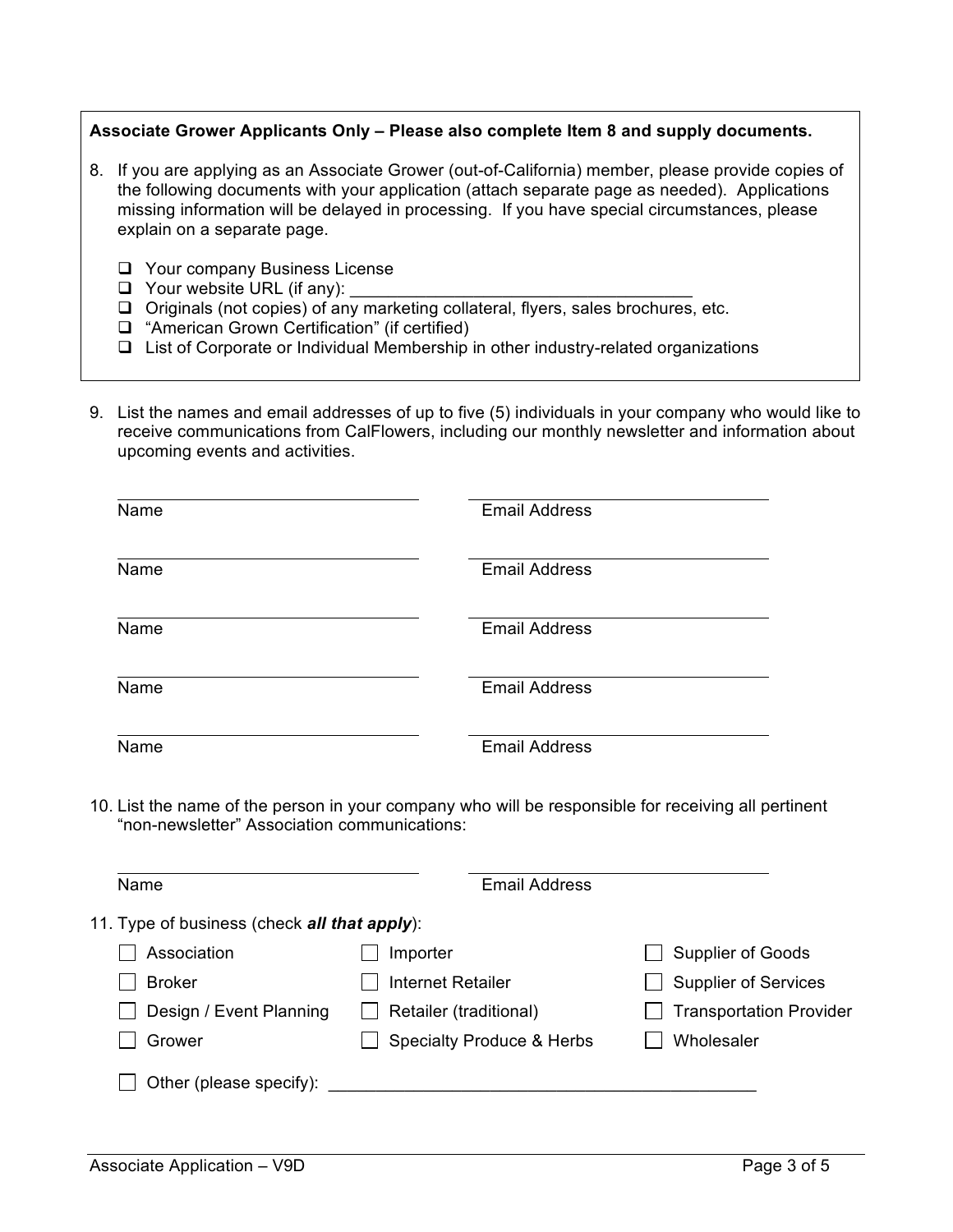|        | <b>SECTION B - How Did You Hear About CalFlowers? (check all that apply)</b>    |   |                                                                    |
|--------|---------------------------------------------------------------------------------|---|--------------------------------------------------------------------|
|        | □ Existing CalFlowers Member / Word of Mouth /<br><b>Individual Recruitment</b> | ◻ | Internet Search / Found CAFG&S while surfing                       |
|        |                                                                                 | ◻ | Federal Express Employee / FedEx Program Flyer                     |
| $\Box$ | Table top or Booth @ Industry Trade Show(s)                                     | □ | GSO Employee / GSO Program Flyer                                   |
|        |                                                                                 | □ | OnTrac Employee / OnTrac Program Flyer                             |
|        | Sponsorship @ Industry Event(s)                                                 |   | Social Media (Instagram, Facebook, Twitter, etc.)<br>(Which media? |
|        | Ad or news article in Industry Magazine or<br>Newsletter                        | ப | Some other way                                                     |
|        | $\Box$ Direct Mail or Email solicitation from CalFlowers                        |   |                                                                    |

12. Please provide a brief description of your business. (Attach additional pages as necessary.)

#### **SECTION C - Annual Dues**

*Please DO NOT send payment with your application submittal. Upon approval of your application, you will receive an email that contains a link to pay your membership dues and application/processing fee.*

| <b>Associate Member:</b>    | \$295 |
|-----------------------------|-------|
| Application/Processing Fee: | S 75  |

*The individual signing below represents and warrants that the information provided in this Application / agreement is true and correct. I agree that I have read the above terms and hereby agree to said terms.*

*I* verify that *I*, the undersigned, possess the authority to enter into this membership agreement on *behalf of the Applicant, and I have completed this application. I agree to abide by the rules and policies of CalFlowers. I understand that if at any time my company's operations no longer meet membership criteria, or should my company violate membership policies, the membership, along with its privileges and benefits, may be revoked.*

| Signature:         | Date:  |
|--------------------|--------|
| <b>Print Name:</b> | Title: |